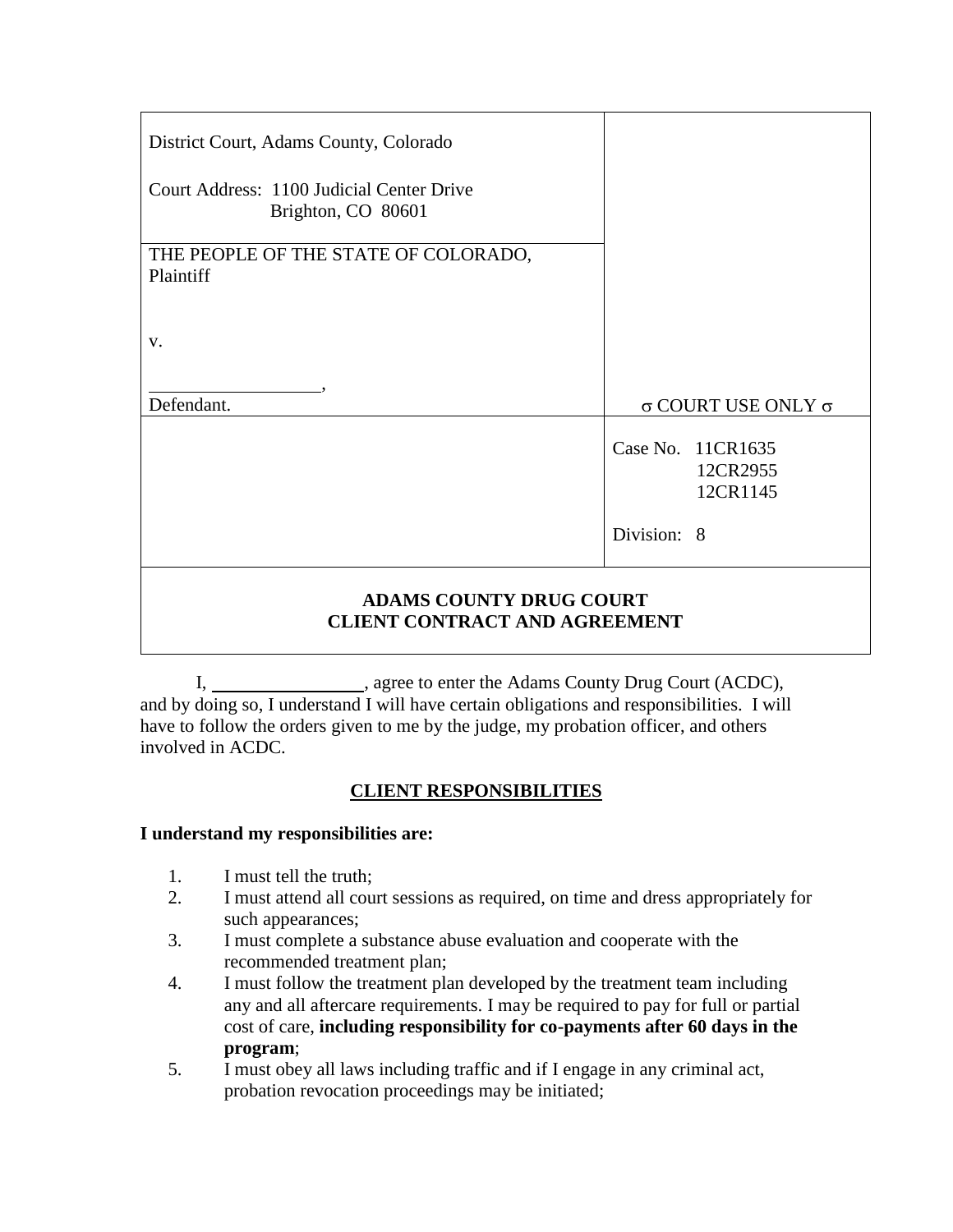- 6. I understand that I must self-disclose all law enforcement contacts to my probation officer and the court immediately;
- 7. I must complete an Education Intake Evaluation and absent extraordinary circumstances, I must have a GED or high school diploma prior to graduation from ACDC;
- 8. I may not move or change employment without prior team approval;
- 9. I must obtain a written travel permit from my probation officer before I leave Colorado;
- 10. I must submit to breathalyzer, urinalysis, or other authorized tests for drugs, alcohol, or intoxicants upon the request of any team member and may be responsible for the costs;
- 11. I may be required to abide by a curfew and I must comply with curfew as established by the ACDC team. Should curfew be imposed, I will be required to report in each night from my home telephone number and I will be subject to random curfew calls and visits at my residence after said curfew by the community supervision team members (Probation Officer and/or Law Enforcement Officer). I may be placed on Electronic Home Monitoring if necessary to monitor curfew;
- 12. I will not possess, inject, ingest or otherwise use any alcohol or nonprescribed drug. I will not take any medication, including vitamins or supplements, prescribed or over the counter without prior approval of staff;
- 13. I will not possess any firearm, explosive or other destructive device, including mace and tasers, knives (with exception of eating utensils), nor any other dangerous weapon while under supervision. You will be advised of the Federal Firearms Act should this pertain to you and agree to comply with the Federal Law as outlined in this Act;
- 14. I must follow the directives given me and if I fail to do so, sanctions may be imposed upon me which include, but are not limited to:
	- a. Community/Useful Public Service (verification must be provided to probation officer no later than the day prior to the following ACDC docket),
	- b. Increased urinalysis,
	- c. Electronic Home Monitoring,
	- d. Increased reporting to probation or treatment,
	- e. Alteration or imposition of curfew hours,
	- f. 30 day "Performance Contract",
	- g. Termination from ACDC,
	- h. Period of incarceration and I understand that this period will vary depending on if it is a sanction or if it is part of a re-sentence on a probation revocation;
- 15. I must attend all treatment counseling sessions. I must remain drug free and my failure to do so may result in increased treatment, increased meeting attendance, increased group sessions, increased individual sessions, including any specialized mental or physical health programs I may be involved in and required to attend, and shall remain in a specified residential facility if necessary for treatment purposes, incarceration, termination from ACDC, or other sanctions as deemed appropriate by the ACDC team;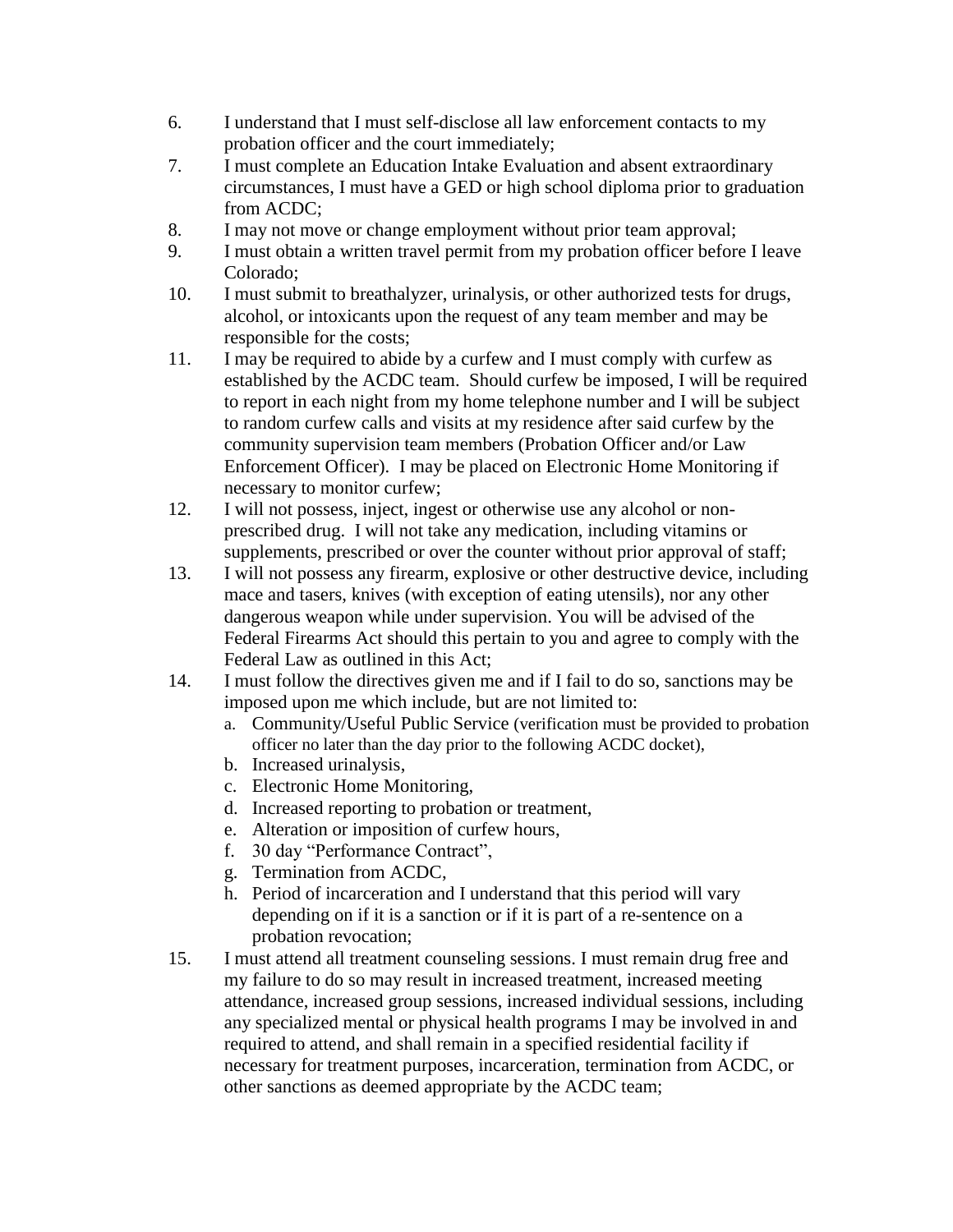- 16. I must attend all scheduled meetings with my Probation Officer. Probation meetings may occur in office or at my home. I will allow the community supervision team (Probation Officer and/or Law Enforcement Officer) to conduct announced or unannounced visits at my residence and respond to reasonable requests;
- 17. I will not patronize nor be employed in any establishment where alcohol is the main source of revenue. Some include, but are not limited to: liquor stores, bars, night clubs, gentlemen clubs, and gambling establishments;
- 18. I understand the ACDC team may impose mandates restricting me to have contact with certain individuals. This is determined by the team on a case to case basis;
- 19. I may not act as a confidential information or undercover agent for any law enforcement agency without written approval from the Chief Judge and the ACDC team;
- 20. I will cooperate with all other conditions imposed by the ACDC team in order to successfully complete Drug Court;
- 21. I shall sign a written prior waiver of extradition;
- 22. I understand that the minimum length of ACDC is 18 months, however, this time may be extended by the Court to allow me additional time to complete the necessary requirements or authorized for early termination based on compliance;
- 23. I must immediately make payment arrangements with collections to satisfy the balance of \$  $\qquad \qquad$  as a condition of successfully graduating from ACDC. I understand that additional supervision fees may be added if my time in ACDC exceeds 18 months;
- 24. I agree to attend programming deemed appropriate by staff, this may include parenting, domestic violence, mental health, or other programming available deemed to be beneficial to my ultimate recovery and sustained sobriety;
- 25. I agree that if and upon revocation from ACDC, I will be re-sentenced to any possible sentence associated with the original plea or verdict;
- 26. I understand that the ACDC team may make exceptions to any or all of the above conditions upon a showing of exceptional circumstances;
- 27. I understand that a contempt warrant will be issued with a no bond hold if I fail to appear at my first probation appointment and fail to attend treatment on the Monday following acceptance into ACDC.
- 28. I understand that failure to comply with any point of this contract may result in a warrant being issued for my immediate arrest and a complaint for revocation of probation filed.

## **CLIENT TERMS AND CONDITIONS**

#### **I understand and agree to comply with the following terms and conditions of ACDC:**

1. Contents of the signed Release of Information and Waiver of Confidentiality Form.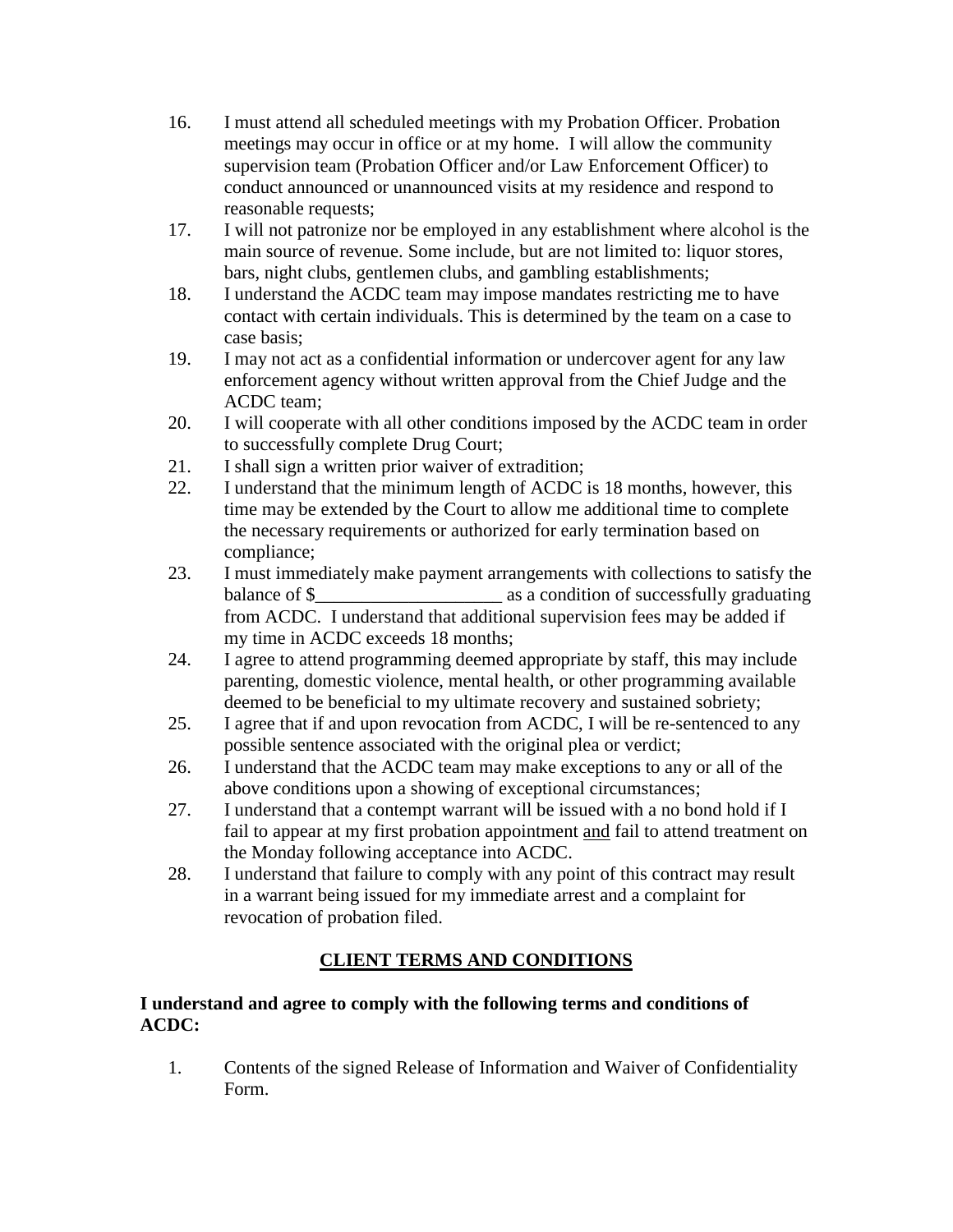- 2. Contents of the signed Waiver of Rights.
- 3. Contents of the signed Acknowledgement of Receiving a Copy of the ACDC Client Handbook.
- 4. Contents of the signed Waiver of Extradition.

## **CLIENT RIGHTS AND BENEFITS**

### **I understand that:**

- 1. If I successfully complete ACDC my sentence will be deemed completed and the case will be closed;
- 2. I may talk to an attorney at any time;
- 3. The Public Defender may be appointed to represent me and give me advice regarding ACDC and the pending case prior to sentencing to probation and ACDC;
- 4. I understand that the ACDC Judge has the authority to impose a short jail sentence as a sanction for any violation of the terms and conditions of ACDC or probation;
- 5. After communicating about a specific concern or issue regarding an ACDC client, the ACDC Team may enforce a sanction of immediate use of Electronic Home Monitoring. The ACDC client sanctioned in such a way is liable for all costs and fees associated with such monitoring;
- 6. I understand that the probation department may institute revocation proceedings for any violations of the ACDC program or my probation;
- 7. I understand that if I fail to comply with the terms of ACDC a contempt warrant with a no bond hold can be issued by the Court at any time;
- 8. I may choose to quit ACDC at any time. If I do so, I will be brought before the court for resentencing and be subjected to any possible penalty originally available to the court as determined by the charge, conviction, and circumstances of the case;
- 9. The staffings and proceedings of ACDC have limitations on confidentiality as outlined in the Release of Information and Waiver of Confidentiality Form.

### **I understand this agreement and I enter into it voluntarily.**

\_\_\_\_\_\_\_\_\_\_\_\_\_\_\_\_\_\_ \_\_\_\_\_\_\_\_\_\_\_\_\_\_\_\_\_\_\_\_\_\_ \_\_\_\_\_\_\_\_\_\_\_\_\_\_\_\_\_\_ Defendant's Signature Defense Attorney Signature Judge's Signature

\_\_\_\_\_\_\_\_\_\_\_\_\_\_\_\_\_\_\_\_\_\_\_\_\_\_\_\_\_\_\_\_\_\_\_ \_\_\_\_\_\_\_\_\_\_\_\_\_\_\_\_\_\_\_\_\_\_\_\_\_\_\_\_\_ Chief Deputy District Attorney's Signature Probation Officer's Signature

Date  $\Box$